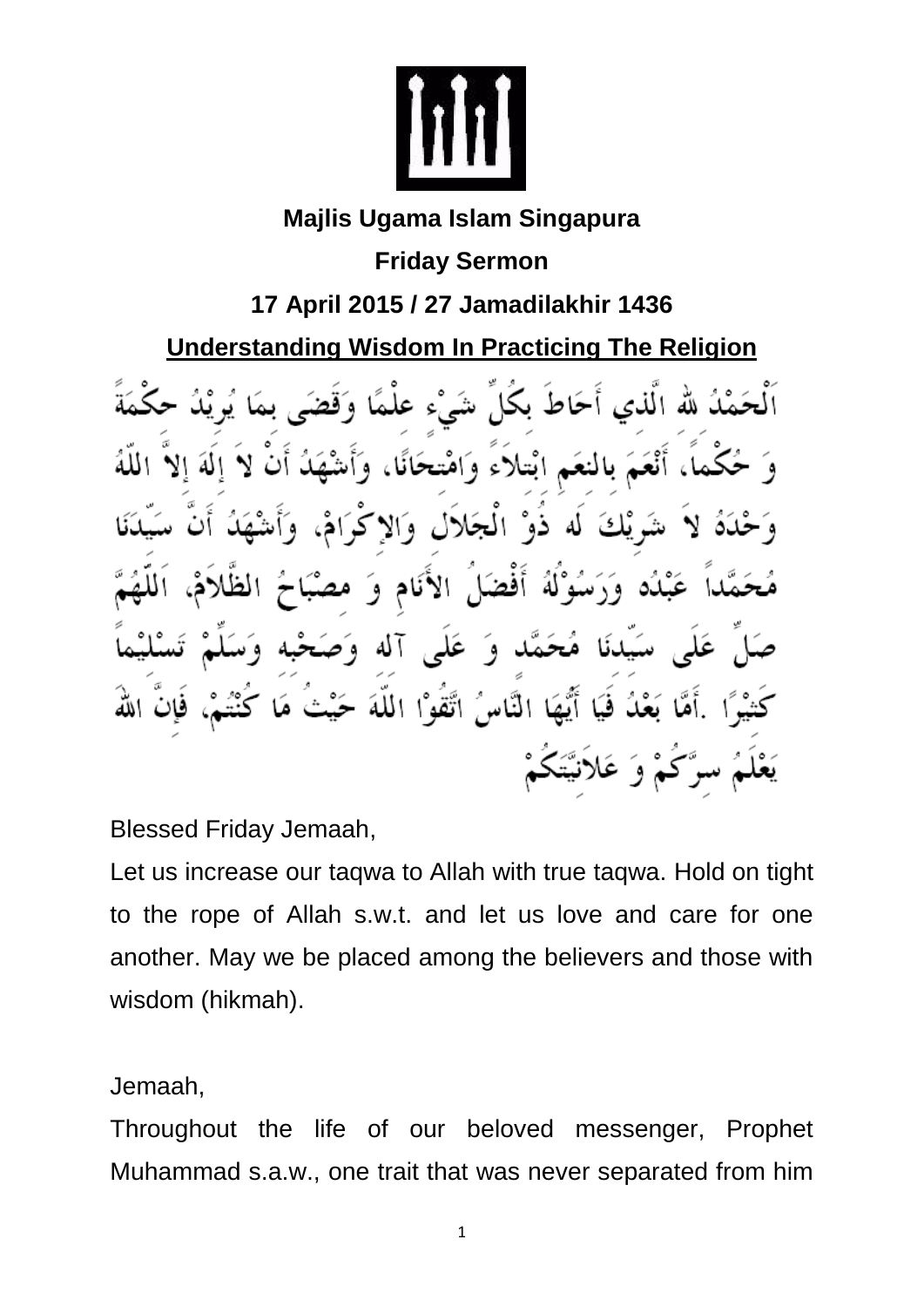was his wisdom. When Rasulullah practiced Islam, taught others and called upon others to embrace the religion by giving them advice, he did all that with wisdom.

Once, the Prophet s.a.w. was approached by a young man who asked for permission to engage in adultery. Rasulullah asked him to sit close by and then said to him: *"Would you like it if the act (adultery) happened to your mother?"* The young man replied: *"By Allah, no! I would rather Allah make me your ransom (for your death)"*. Rasulullah s.a.w. then said: *"(And so) other people would not like the same thing to happen to their mothers."* Rasulullah s.a.w. then asked what if the heinous act was done upon his female relatives (daughters, aunts, female cousins). The young man gave the same answer, that he will not be pleased if any adulterous act involved his female relatives. Then, Rasulullah s.a.w. placed his hand on the young man and said: *"Oh Allah forgive his sins, cleanse his heart (from thinking of sins) and protect him from engaging in adultery."* [Hadith reported by Imam Ahmad]

Respected Friday Jemaah,

Just look at how open Rasulullah s.a.w. was in discussing and advising the young man regarding the matter mentioned above. He did not turn away from the man, did not chase him away nor did he scold him. He did not even snub or reprimand him. Rather, Rasulullah s.a.w. dispensed advice with kindness. He asked the young man to think of the consequences of such

2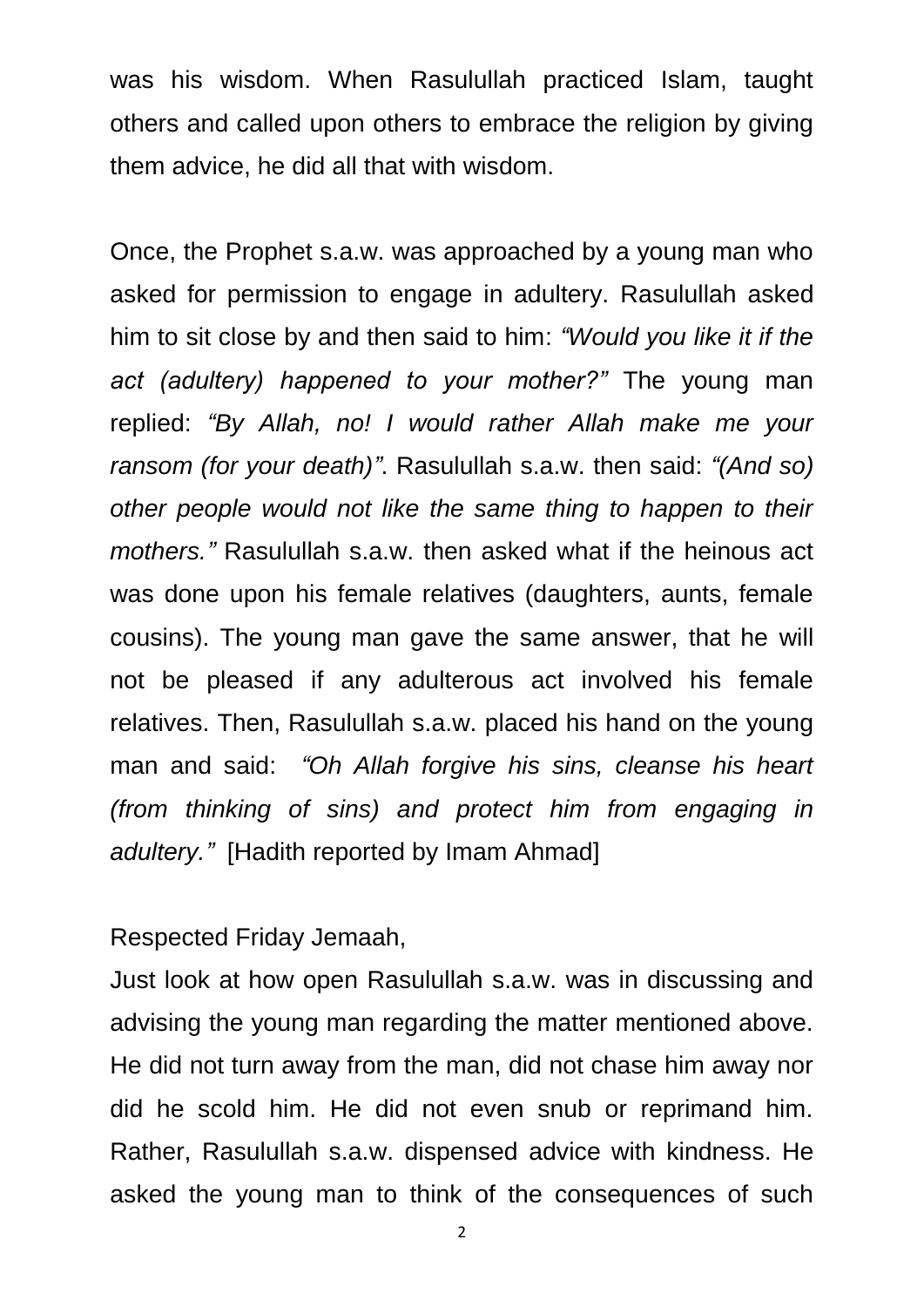actions and the emotions involved, should the same thing happen to his own relatives. The gist of the message and reminder was finally able to be grasped and understood by the young man.

There is an important lesson that we can learn from this story; in giving advice to others, we have to deliver it in an appropriate and thoughtful manner. Let it not be that because of our lack of tact and wisdom, we fail to put across a good advice, or even worsen the situation. Allah s.w.t. says in Surah an-Nahl verse 125:

ٱدۡعُۚ إِلَىٰٓ سَبِيلِ رَبِّكَ بِٱلۡلِكۡمَةِ وَٱلۡمَوۡعِظَةِ ٱلۡحَسَنَةِۗ وَجَـٰدِلۡهُم<br>بِٱلَّتِى هِىَ أَحۡسَنُ إِنَّ رَبِّكَ ۚ هُوَ أَعۡلَمُ بِمَنضَلَّصَ سَبِيلِهِۦۗ وَهُوَ أَعَلَمُ بِٱلْمُهَتَدِينَ (١٢٥)

Which means: *"Invite (all) to the Way of thy Lord with wisdom and beautiful preaching; and argue with them in ways that are best and most gracious: for thy Lord knoweth best, who have strayed from His Path, and who receive guidance."*

That was how Rasulullah s.a.w. was taught by Allah s.w.t. to spread the message of Islam and call others enjoin in goodness with wisdom. The Companions r.a. followed the example of Rasulullah s.a.w. in teaching the ummah. Hence, the Companions emphasised wisdom in teaching and educating the people. It was reported by Muslim that Ibn Mas'ud r.a. said: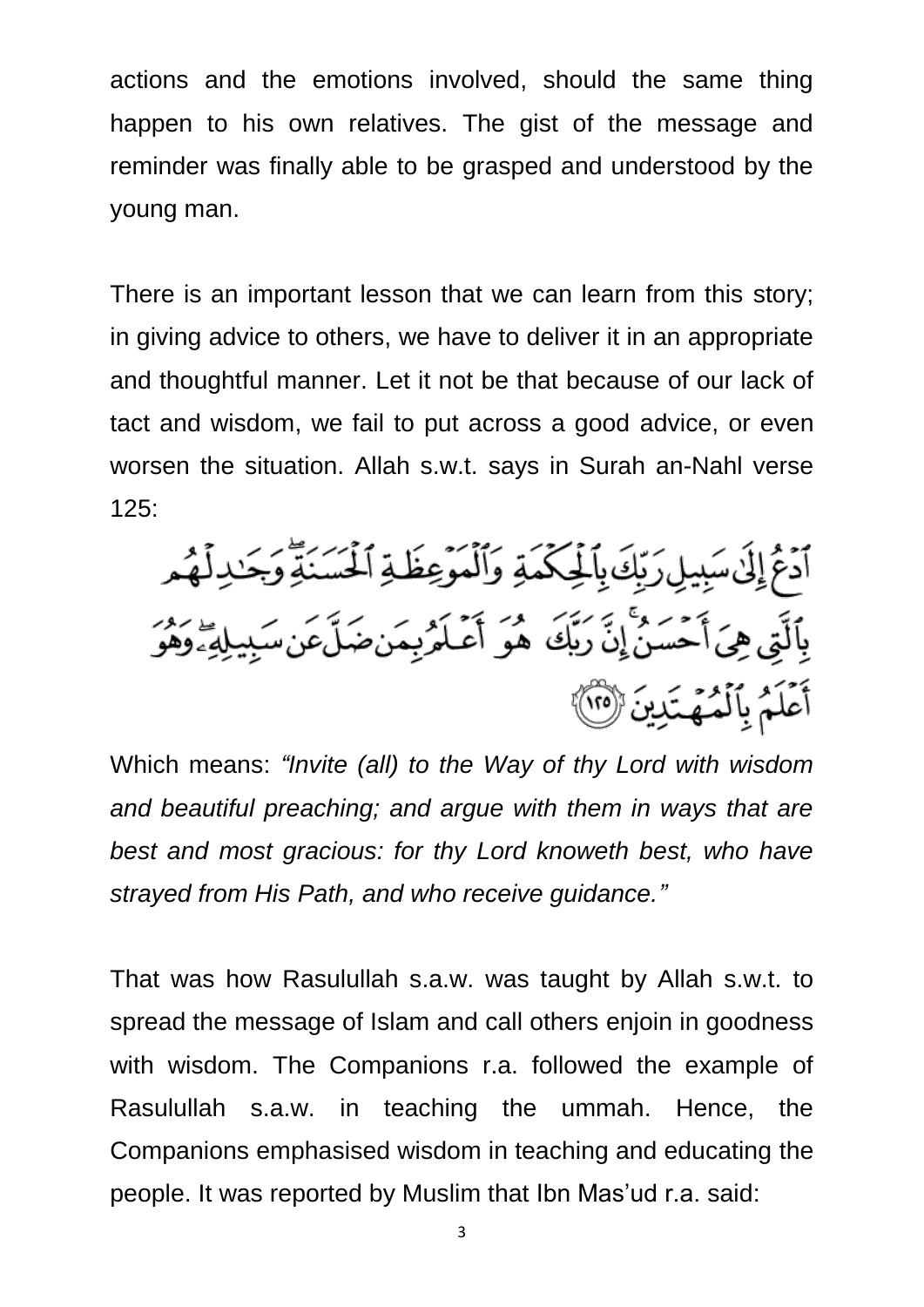## مَا أَنَّتَ بِمُحَدِّثٍ قَوْمًا حَدِيثًا لا تَبْلُغُهُ عُقُولُهُمْ ؛ إلا كَانَ لِبَعْضِهِمْ فِتْنَةٌ

Which means: *"Do not speak of a matter with a group of people who are unable to comprehend it. Because this will become fitnah (a trial) for some of them*.*"*

This is the essence of wisdom. It is information or knowledge that should bring about goodness and not evil, slander or even destruction.

For example, we learn tauhid to help ourselves be closer to Allah and to strengthen our belief in His existence. However, it is not wisdom if we were to seek knowledge from a scholar with a different approach, and we then apply it only to prove to others that we are better than them, and that our faith is stronger than theirs.

This is made worse if there are teachers who teach tauhid and aqidah, but only teach their students to label others as disbelievers (kafir) or to accuse others of ascribing partners to Allah (shirk). Literally, the meaning of tauhid is to unite, hence knowledge of tauhid should unite us in worshipping Allah, The One and Only, and not to create disunity. If we find that a teacher or friend is acting as such, then we should leave them and find other teachers and friends who can help us to become a better person. Remember the advice of the Prophet s.a.w. *"Read [and learn] the Quran for as long as your hearts unite* 

4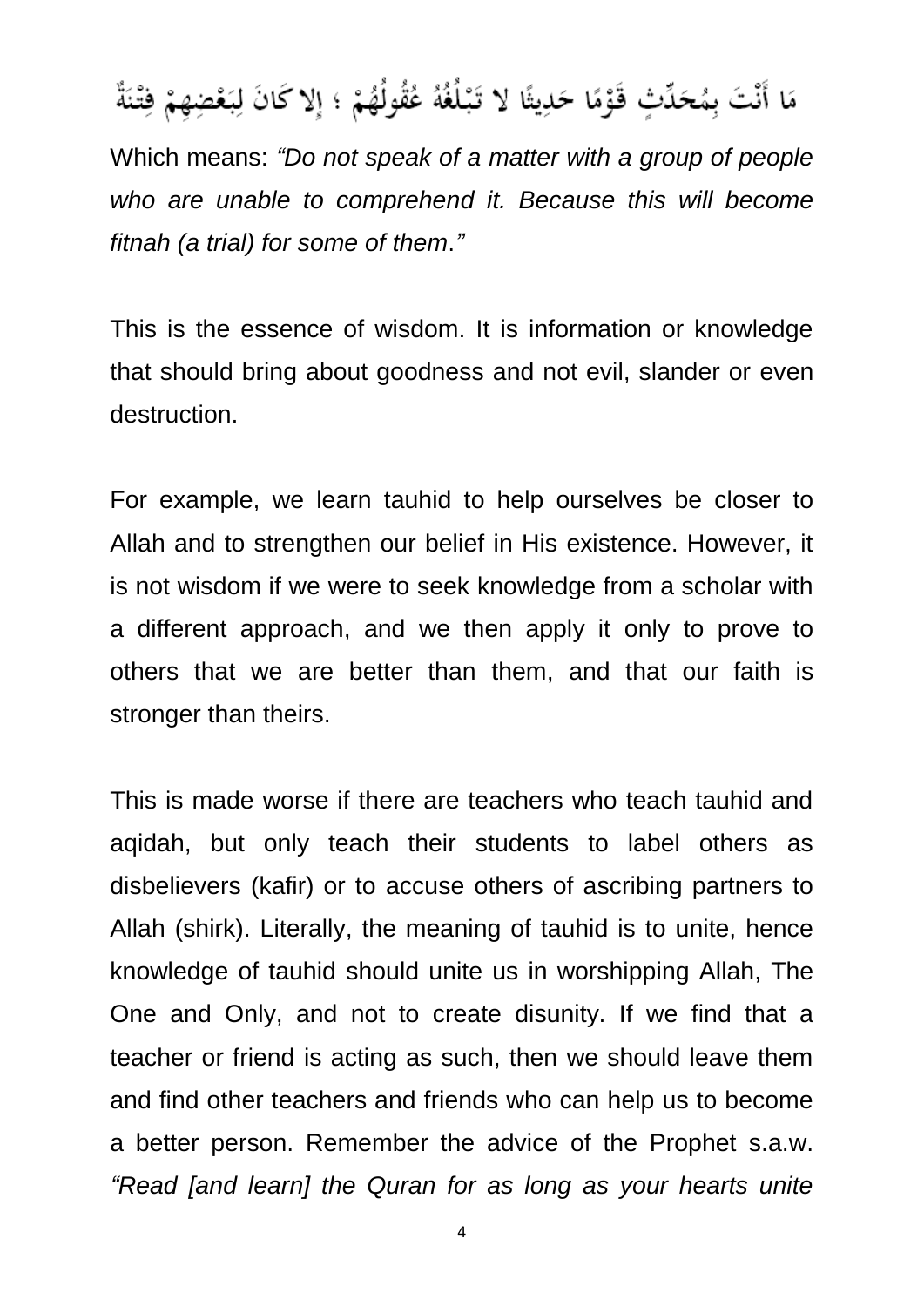*upon it, but when you start to quarrel regarding it then stop [reading it for a while]."* [Reported by Imam Al-Bukhari, Imam Muslim & Ahmad]

Jemaah,

If we study the hadith of Rasulullah s.a.w. about wisdom, which we shared earlier in the sermon, we will learn that when the young man asked the Prophet s.a.w. about his desire to commit adultery, Rasulullah s.a.w. did not immediately say that adultery is forbidden (haram). In fact, he shaped his response in such a way that the young man cancelled his own desire to commit the sin.

This is another form of wisdom that is important for us to consider. In calling others to goodness, it is not simply about rulings – whether it is permissible or otherwise. For example, Sheikh Muhammad Ghazali, an Egyptian scholar, was once asked if a person who neglects his prayers (solat) is considered to be guilty of kufur? Sheikh Muhammad Ghazali did not want to respond with the ruling of the issue at hand. Why? Because he did not to delve into a matter which has differences of opinion among scholars, or khilaf, which has no end, but would rather focus on a more basic issue that is: How can we ensure that a person who neglects his prayer wants to perform his prayers.

5